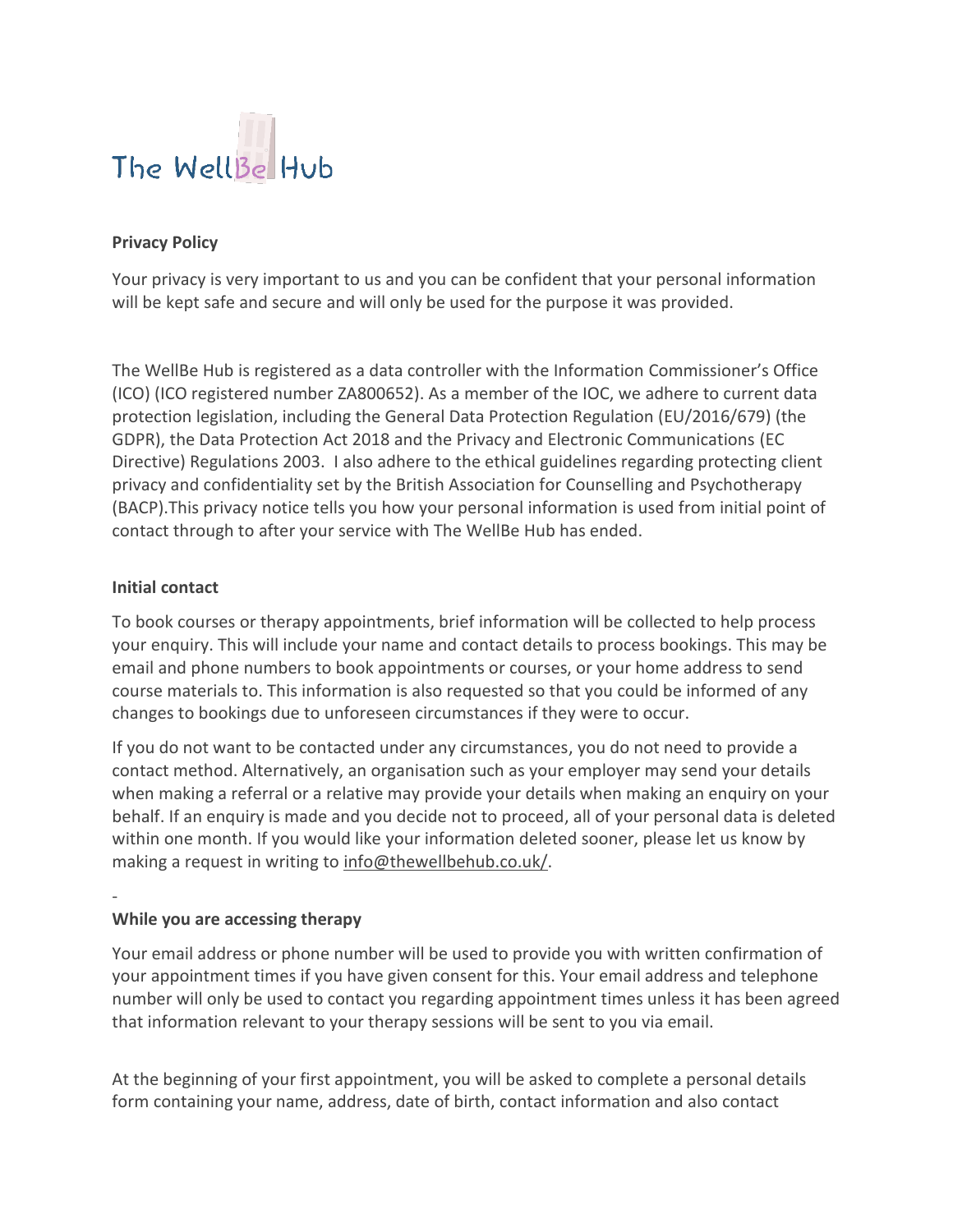information for your GP. The form is stored in a locked filing cabinet that can only be accessed by your counsellor. Please be aware that your GP will not be contacted routinely or informed of your attendance as your attendance is confidential. To fulfil The WellBe Hub's duty of care towards you while also maintaining your confidentiality, your GP would only be contacted if it is necessary for safeguarding purposes, and should these circumstances arise, this would be discussed with you wherever possible.

Rest assured that what is said in sessions will be kept confidential. As an Member of the British Association of Counselling & Psychotherapy (BACP), Joanna Buckkland adheres to their professional code of ethics. Confidentiality will only be broken if there are legal or ethical obligations to disclose, for example, if you disclose abuse/neglect of a child or vulnerable adult or say something else that implies serious harm to yourself or others, or if a court of law requires me to disclose information. In the event that confidentiality must be broken for the reasons stated above, you will be contacted to discuss this first unless there are safeguarding issues that prevent this.

Counsellors are required to have regular supervision support so therapeutic sessions are discussed with a qualified and highly experienced Supervisor. This is done without identifying you and the Supervisor is a counsellor who also abides by the BACP's code of ethics regarding confidentiality.

Brief notes of therapy sessions are taken for the purpose of assisting therapeutic aims. The notes help to keep track of what is explored in session to support progress towards therapeutic aims and to monitor any safeguarding concerns that may arise. The notes do not include any personal details that could be used to identify you and they are stored securely in a locked filing cabinet that only your counsellor has access to. Your therapy notes are stored separately to your personal details form.

# **After therapy has ended**

There are reasons why counsellors are required to keep records after therapy has ended. For example, in the case of financial transactions personal information must be retained for as long as legally required in respect of tax or accounting purposes. Retaining your therapy notes ensures that you continue to receive an efficient service if you make contact after therapy has ended. Your therapy notes do not include any personal details that could be used to identify you and continue to be stored securely in a locked filing cabinet that only your counsellor has access to for seven years after therapy has ended. This time frame adheres with current industry guidelines. Seven years after therapy has ended your therapy notes will be confidentially destroyed.

Your personal details form is confidentially destroyed on ending your therapy sessions. Please note that I need to keep a record of your name, date of birth and your client reference number for seven years after therapy ends. Your client reference number corresponds with a client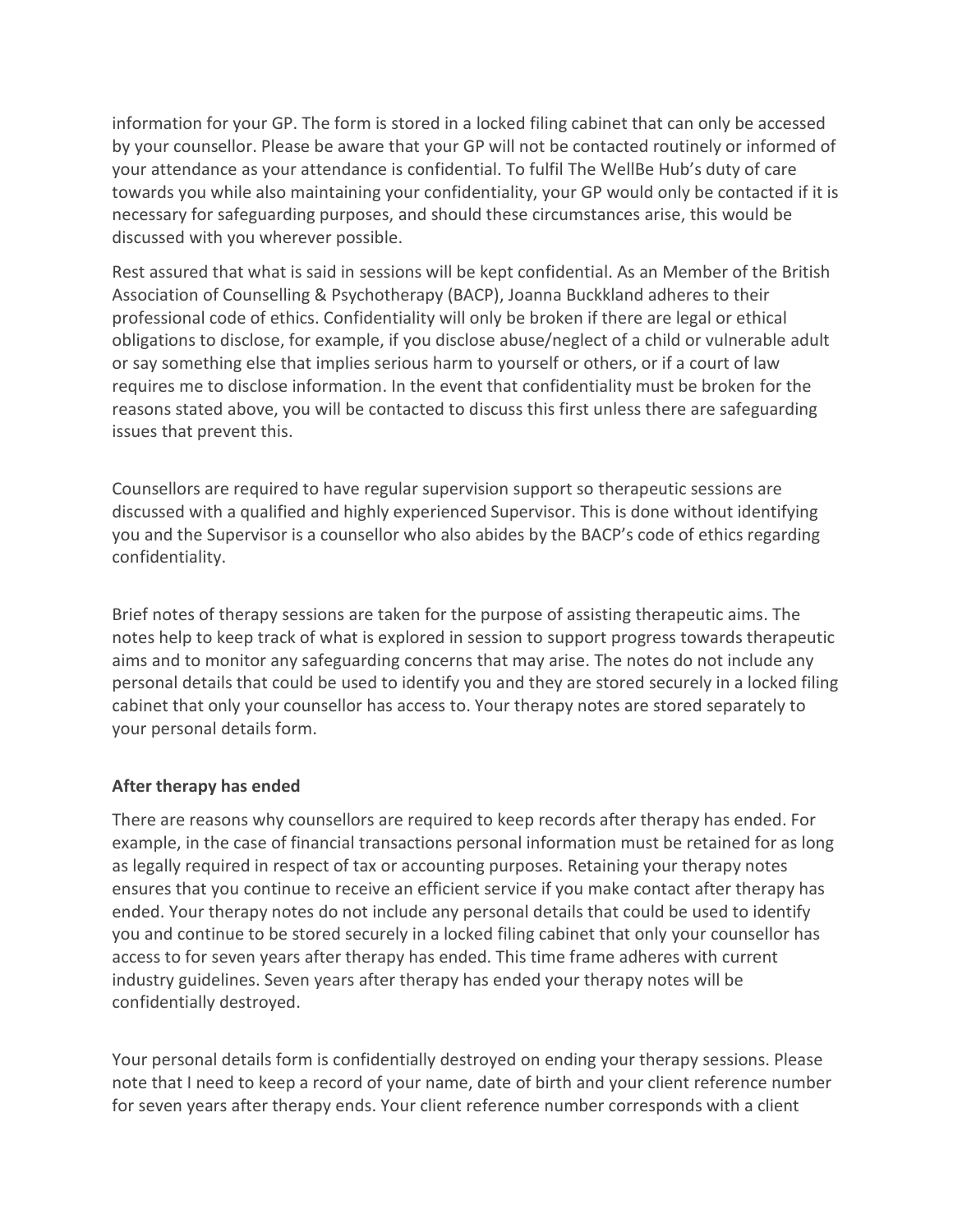reference number on your therapy notes and therefore enables me to identify your therapy notes if necessary.

# **Third party recipients of personal data**

A limited amount of personal data is shared with third parties in order to provide services to you and to fulfil legal obligations in respect of tax and accounting purposes. For example, our accountant is permitted access to invoices and if you contact me to book an appointment, it may be necessary to provide your name at the location where you have an appointment or booking.

The WellBe Hub may contract other, carefully selected suppliers to help deliver the aims of the organisation. If a supplier is contracted to carry out tasks, your information will only be used for the task they have been contracted to carry out. Your details will never be passed onto any third party organisations for the purposes of sales, marketing or research.

If your bookings are paid for or arranged via a third party, for example your employer, the only information shared with the third party is your dates of attendance and non-attendance for invoicing and payment purposes. Details about what is discussed in your appointments will remain confidential and can only be shared if you provide written consent.

# **Data security**

The security of data is taken very seriously. Email accounts are password protected and mobile phones and laptops used to respond to your emails are password protected and have anti-virus software. Any email correspondence will be deleted within one month if it is not necessary to keep it. If it is necessary to retain the information, emails will be printed and stored securely in a locked filing cabinet that only Joanna Buckland has access to.

# **Website visitors**

By accessing the website, you are consenting to the information collection and use practices described in this privacy notice. Should you choose to contact The WellBe Hub using the contact form on the website, none of the data that you supply will be stored by the website or passed to any third-party data processors. Instead, the data will be collated into an email and sent to info@thewellbehub.co.uk over the Simple Mail Transfer Protocol (SMTP). SMTP servers are protected by TLS (sometimes known as SSL) meaning that the email content is encrypted before being sent across the internet. The email content is then decrypted by local computers and devices.

The website uses cookies and Google Analytics. Almost all websites use cookies which are small files that get put on your computer by websites as you surf them. These cookies can store lots of information which can have privacy implications. Google Analytics is a service provided by Google that gathers anonymous data on how people are using websites and then provides visitor statistics, details of page views etc. This service is used by many website owners as the data helps website owners to improve their websites.

Some page elements are embedded from trusted third parties in order to provide you with Interactive Maps. This makes the website more helpful to you as a site visitor however most of